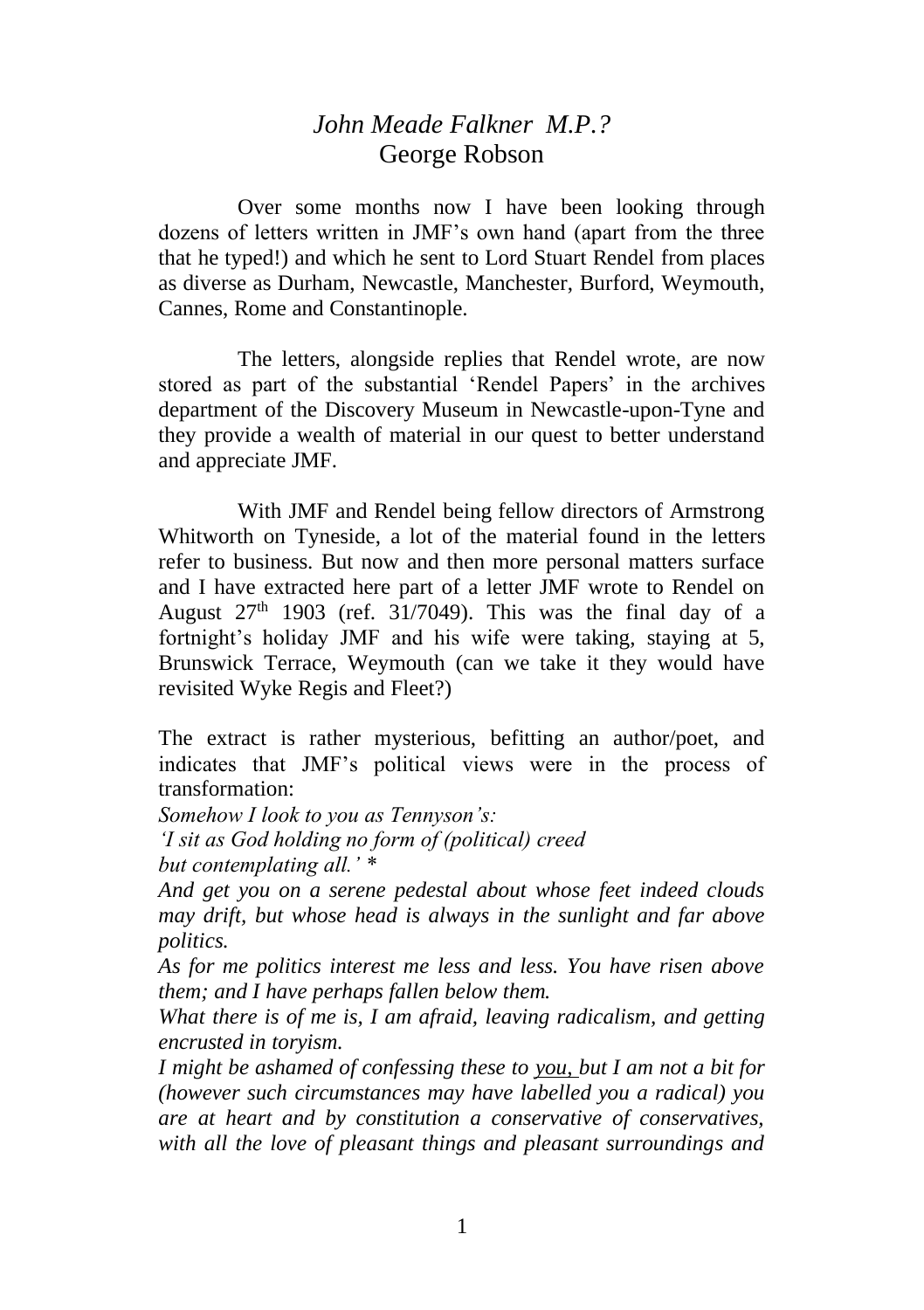*the gracious predilection for dignified tranquillity that is in the best tory tradition.*

[ **\***from Tennyson's 'The Palace of Art' (1832), verse 54]

This letter dovetails into a section of a letter JMF wrote to Rendel from Constantinople almost twelve months later - August 4 th 1904 (ref. 31/7053). We have here highlighted a significant dilemma JMF was facing at that time:

## **STRICTLY PRIVATE AND FOR THE CARE OF ARTHUR VERE ESQ.\***

*This is purely a personal matter, but I feel sure you will forgive my mentioning it to you, the more so because in some of its aspects the question is one that might appeal to you. I have been standing this last week at one of those definitive partings-of-the-way that come to us sometimes (but seldom I fancy) in life. They have asked me to stand for the Tyneside seat as the official Conservative candidate for the next general election. Sir Andrew has telegraphed me strongly asking me to do so. My own personal conceit prompted me to accept at once. It would have been unnatural if this had not been so. It is a big constituency, and though its history is Liberal, a Conservative just got in at the last election, and it is a good 'fighting' seat.*

*I thought the matter over very carefully, and came to the conclusion that if I went for this it would mean my giving up really active work at Elswick. Financially, I could have managed that and a political career must always, I suppose, exercise a certain attraction.*

*So for a day or two I wavered dreadfully, but at last I thought my work really lay with Elswick, and telegraphed to decline.*

*It is sure to give me some regrets in the future, but on the whole I think it is best so. Do you not?*

*I should much like to be fortified by your views after I get back to England, for my stay here is so uncertain that letters may probably not reach me any more at Constantinople.*

[ **\*** a company secretary at Armstrong's ]

This might strike us as an example of 'what might have been'. However, although JMF was right to state the Conservatives just won the Tyneside seat at the 1900 general election, the outcome in 1906 was to be very different: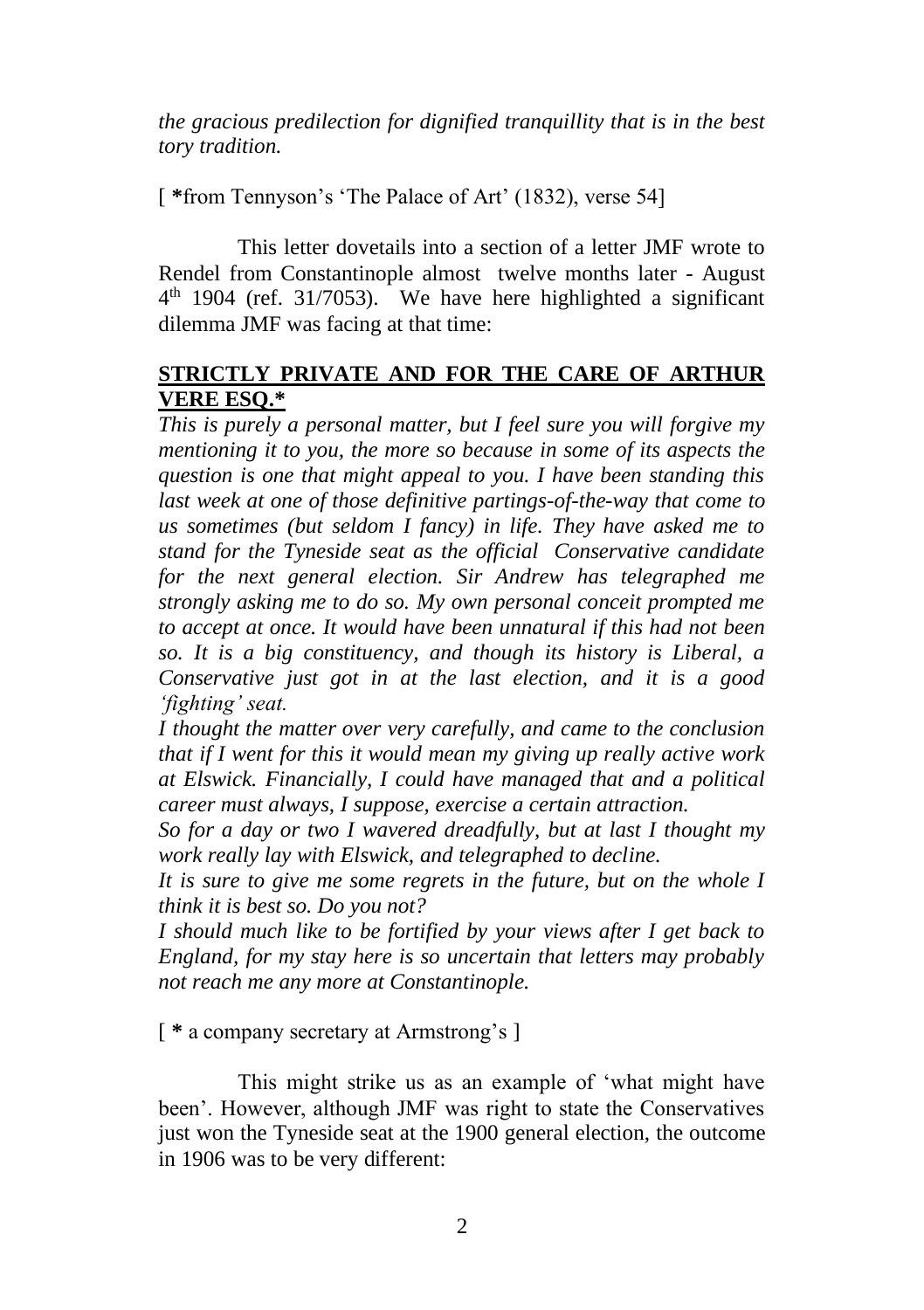| 1900                                | 1906                 |
|-------------------------------------|----------------------|
| H C S <sub>m</sub> ith (Con.) 7,093 | <b>J M Robertson</b> |
| $J$ A Pease (Lib.) 6,730            | J Knott (Con.)       |

**J M Robertson (Lib.)\*\* 11,496 J Knott (Con.)** 6,885

## **Conservative majority 363 Liberal majority 4,611**

This happened amidst the 1906 Liberal landslide - the most remarkable reversal of electorate fortune up to that date. The Conservatives lost more than half their seats - holding 156 and losing 246. There was nationally a 10.3% swing away from the Conservatives and only three cabinet ministers held their seats. The national turn-out of 83% was a record which holds to this day.

It surely cannot be imagined that JMF's prominence in the constituency's Elswick Works and his contacts in Tyneside could have even remotely countered the Liberal surge, despite its candidate having no connections whatsoever to the region.

In his article 'John Meade Falkner and Sir Nicholas O'Conor' (Journal Volume 1 Number 1, 2000), Christopher Hawtree quotes from a further 1906 JMF letter: *We are in the thick of elections, I had another period of tremendous pressure to stand for Parliament: but I feel devoutly thankful that I did not. In theory it is pleasant enough, but in practice electioneering up here is terribly exacting and sordid, and the present election seems particularly personal and envenomed.*

So it seems JMF made the right decision to steer clear of attempting a political career. It certainly speaks volumes of his commitment to Armstrong's at a time when he had not yet been appointed Chairman. There is more evidence of this singlemindedness in statements found within other letters from JMF to Rendel, examples being:

July 10th 1904 (from Constantinople): *The game is being played here in the present instance for a large stake: and Turkey is an extensive market which is opening when others are closing. So I feel it my duty to see things through and may be here as much as a fortnight longer.* (ref. 31/7051)

February 1st 1905 (from Cannes): *I shall always devote myself absolutely to the firm's business* (ref. 31/7055)